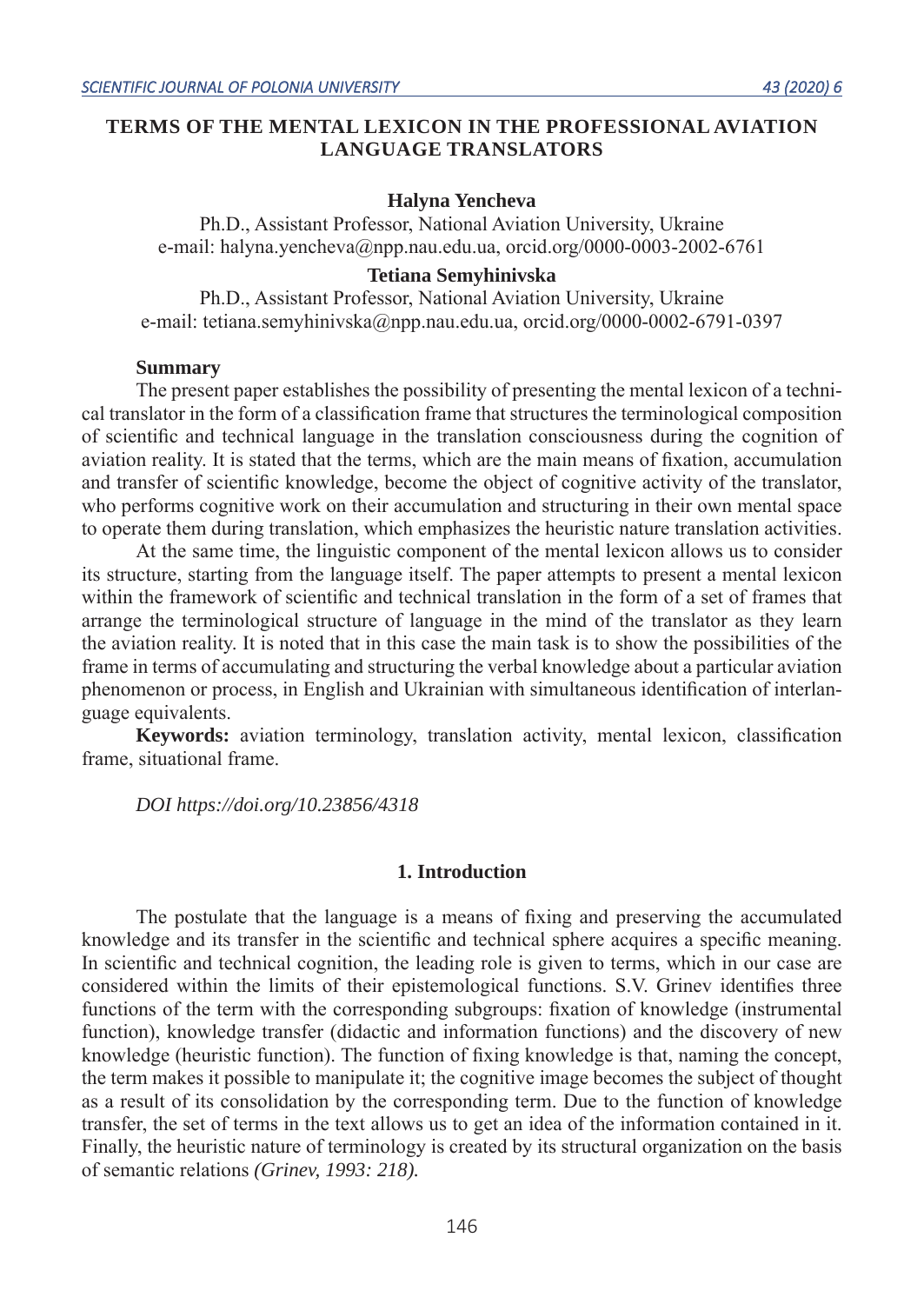All specified functions of the term are directly related to the cognitive activity of the translator, the essential point of which is the accumulation, structuring and operation of terms of scientific and technical language. Terms, which are the main means of fixation, accumulation and transfer of scientific knowledge, become the object of cognitive activity of the translator, who carries out cognitive work on their accumulation and structuring in their own mental space to operate them during translation, emphasizing the heuristic nature of translation. Considering the mental lexicon, which is often referred to as an individual thesaurus, it should be borne in mind that this area belongs to the sphere of human consciousness; therefore, any ideas expressed in this aspect are hypothetical in advance. At the same time, the linguistic component of the mental lexicon allows us to consider its structure, starting from the language itself.

Thus, within the translation of ICAO normative and technical documentation we see it possible to present a mental lexicon in the form of a set of frames that arrange the terminological structure of language in the mind of the translator as they learn the aviation reality. In this case, the main task is to show the possibilities of the frame in terms of accumulation and structuring of verbal knowledge about a particular aviation phenomenon or process in English and Ukrainian with the simultaneous identification of interlanguage correspondences.

### **2. The body of the article**

Unlike the information thesaurus, which denotes a special type of dictionary, which "nominates special vocabulary within a particular information system" and "is conducted" by clarification and replenishment at certain intervals [Grinev, 1993: 255], the "individual thesaurus" of the translator is formed throughout the entire translation activity, absorbing only the most significant and correcting the available information on the arrival of new data. Such an on-going on-line process requires the translator to constantly concentrate and perform complex mental operations.

A thesaurus allows us to clearly structure the conceptual framework of a particular subject area. Under such conditions, each concept in the thesaurus has a clearly defined place in its matrix, which is determined by analyzing a group of features. The search for terms that reflect each of the concepts in the thesaurus matrix is conducted by referring to lexicographic sources or to special scientific and technical literature. Moreover, it is important to fix paradigmatic relationships in the thesaurus, that is, the relationship between concepts within a subject field.

Unlike the thesaurus, the mental lexicon is not a static but a dynamic structural formation. It is a system that is generally open to periodic replenishment and possible changes, as it actively responds to the constant development of the terminology of a particular special language. This is especially true of the Ukrainian technical language, which, compared to English, is constantly absorbing new terminology in response to the development of Western technologies.

A formal representation of such openness is possible through the use of frameworks whose hierarchical structure allows, in addition to clearly delineated vertex levels, the presence of slots that can remain empty and be filled in as information becomes available, expanding the mental vocabulary of the technical translator *(Remkhe, 2007: 126).*

The translator, working in the field of aviation, is undoubtedly obliged to have thesaurus knowledge, i.e. to possess the basic conceptual framework of this subject area. At the same time, the imposition of this conceptual framework on narrow situational areas leads to the identification of a number of features. In particular, it highlights the fact that the component composition of a linguistic term is usually wider than that in the thesaurus due to the higher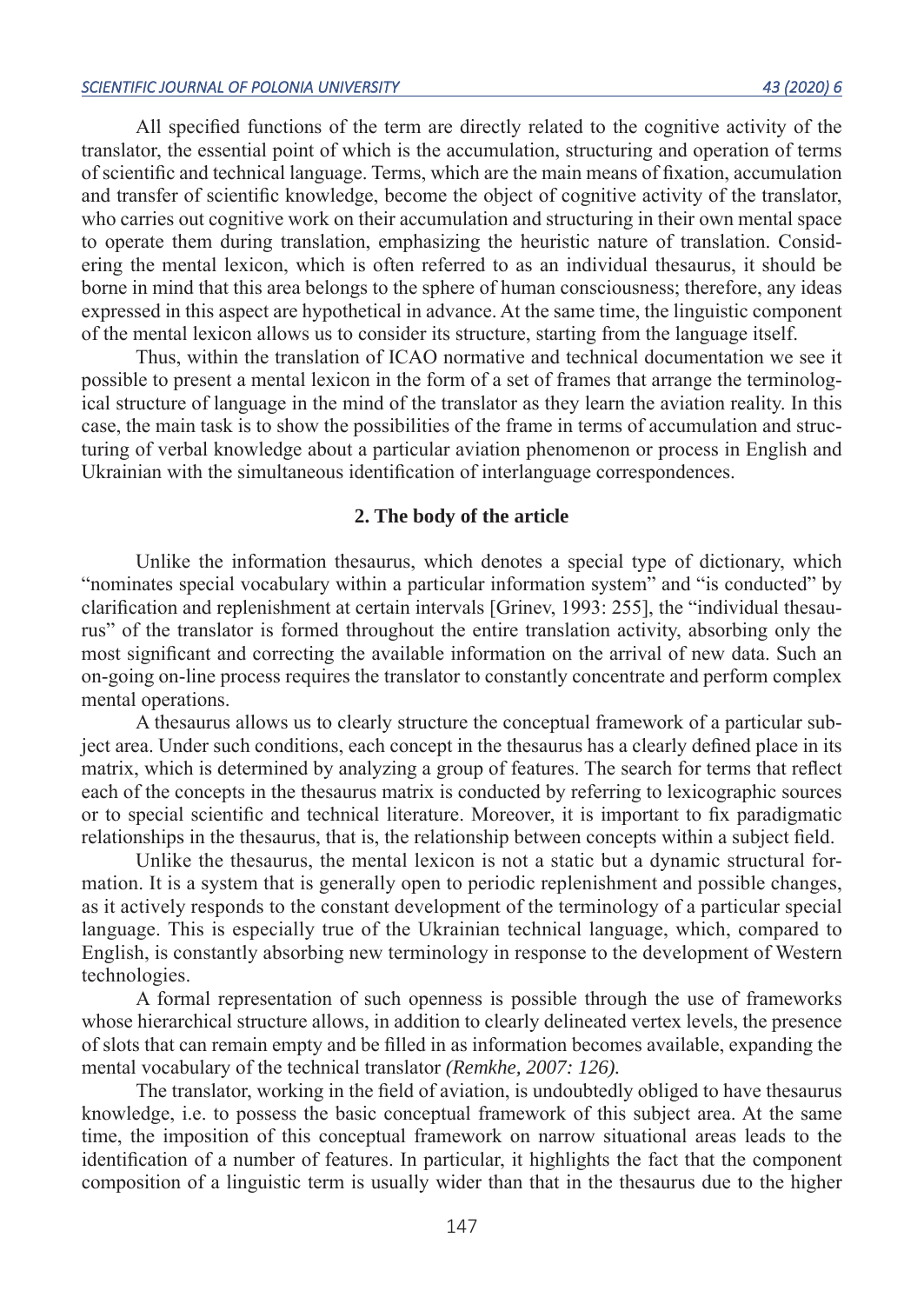level of detail and disclosure of additional features when describing a technical phenomenon in the texts of a special language.

As we know, the most productive way of replenishing lexical terms is syntactic, which implies the conversion of ordinary free words into complex "word equivalents" *(Grinev, 1993: 141).* The focus of attention now is on grammatical expression of the nominative and attributive nature of terminological word combinations, which is usually presented in the form of specific models of distribution of their components, which allow to distinguish the terminological word combinations from the text and fix them in a certain way.

The terminological units scope of the classification frame in the process of cognitive activity of the translator may be presented, in our opinion, based on the syntactic method of term formation, if we resort to the distribution of the component composition of terms, in the form of slots, given the specifics of communicative organization of term elements.

The concept of classification frame is chosen in the paper taking into account that intraframe classification is a necessary condition for structuring the terminological units that are part of it. The defining classifier of terminological units are certain denotative components, which indicate a particular aspect of a particular aviation phenomenon. The analysis of aviation terminology in general and ICAO terminology in particular showed that the classifier should be understood as the central slot, which is the core of the terminological phrase. It coincides in this case with the block. The lexical items that fill the slots reveal the idea of each node to the extent that it is stored in the translator's memory. In this sense, the scope of slots is individual for each translator in the field of aviation, as it is the result of his cognitive experience, reflected in the mental lexicon in the form of verbal representations.

The above-mentioned possibilities of the classification frame can be illustrated by the example of structuring the knowledge of multicomponent terms within the description of a particular concept of **flight PATH**, which is attached to this series of terms implicitly and explicitly is referred to as "Aircraft flight." *Path* (from the Latin trajectorius – one relating to movement) is a line described by a point (material body) in space during movement, the *flight path (trajectory)* serves as a given direction in which the aircraft flies or intends to fly *(English-Russian-Ukrainian explanatory dictionary, 2007: 103).* 

In order to provide a frame representation of linguistic knowledge of the **flight PATH**, the authors made a comparative analysis of technical translations performed at a professional level, based on the fact that such material contains updated terminological units of a special language, represented mainly by multicomponent terminological phrases.

Multicomponent terms are known to denote a complex "object of reality" by distinct and direct focus on different sides and features *(Golovin, 1987: 46).* The selection of one of the features in the form of a classifier, denoting the central slot of the frame, allowed to make logic and clarity to the structuring of a particular concept of **flight PATH** in ICAO terminology.

In order to illustrate the "complexity" of the terminological phrases used in the language, compared to thesaurus units, we presented them on the basis of the same selected classifier, which takes the place of the central slot. Thus, Figure 1 shows the two-component terms according to the conditional scheme **object+its sign**, where the sign acts as a block in the **flight PATH** frame. In Figure 2 the highlighted sign is supplemented by a number of clarifying details, which occupy the position of prepositional slots in accordance with the specificities of term formation of the Ukrainian and English languages.

The frame representation of terminological units of aviation language allowed to state the specificities of syntactic term formation in the English and Ukrainian languages. Given the fact that the accumulation of knowledge of terminology by the translator occurs simultaneously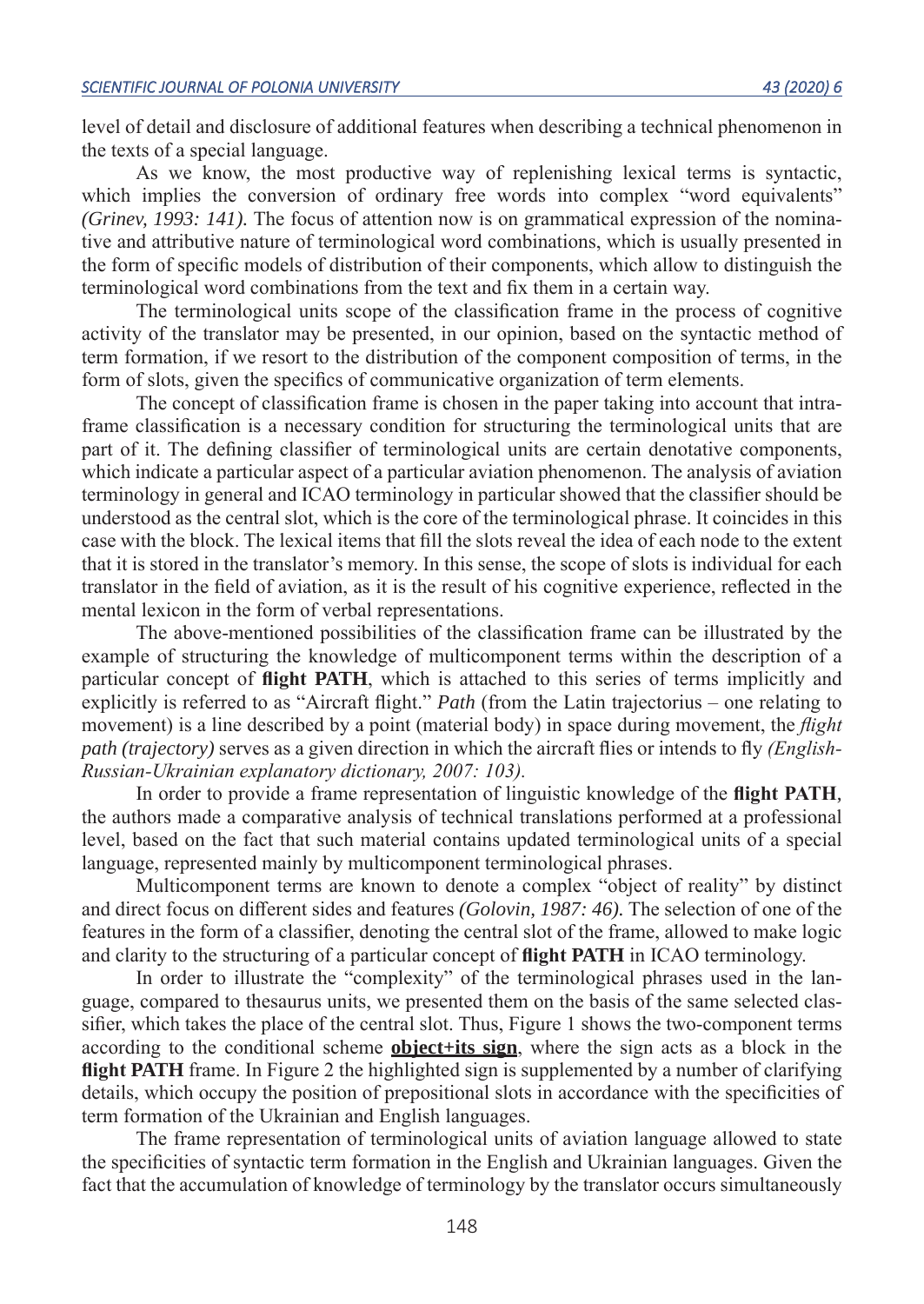within the two language systems, we consider it appropriate to present variants of classification frames in both languages in order to identify the basic patterns. For qualitative comparative analysis of terminological phrases in the working pair of the English-Ukrainian language it is necessary to take into account the communicative organization of terminological phrases.

When translated into Ukrainian, the nuclear element of the Ukrainian term occupies a central or initial place, while the dependent elements can be both prepositive and postpositive. This is due to the fact that the Ukrainian language tends to a mixed type. The Ukrainian language is characterized by two variants of the location of the nuclear element: the prepositional location of the nuclear element is observed if the dependent elements are also nouns and are joined to the nuclear element by prepositions or case inflections; the central position of the nuclear word, if one of the dependent elements is expressed by an adjective.

The multicomponent composition of terminological phrases and the inadmissibility of their literal relationship necessitate the implementation of various permutations in the translation process in order to preserve the communicative core and compliance with the norms of linguistic compatibility.



**Fig. 1. Frame representation of English terms within the flight PATH concept**

In general, the frame distribution of terms used in the description of the **flight PATH** concept is the result of the accumulation of cognitive translation experience in the aviation industry, which is considered as part of the mental lexicon of a technical translator. By schematically representing frame structures, we aim to show that the scope of the mental lexicon occurs in accordance with certain types of relations into which the terms of a special language enter. Due to the objectivity of technical language, the relations of denotative and structural character are decisive.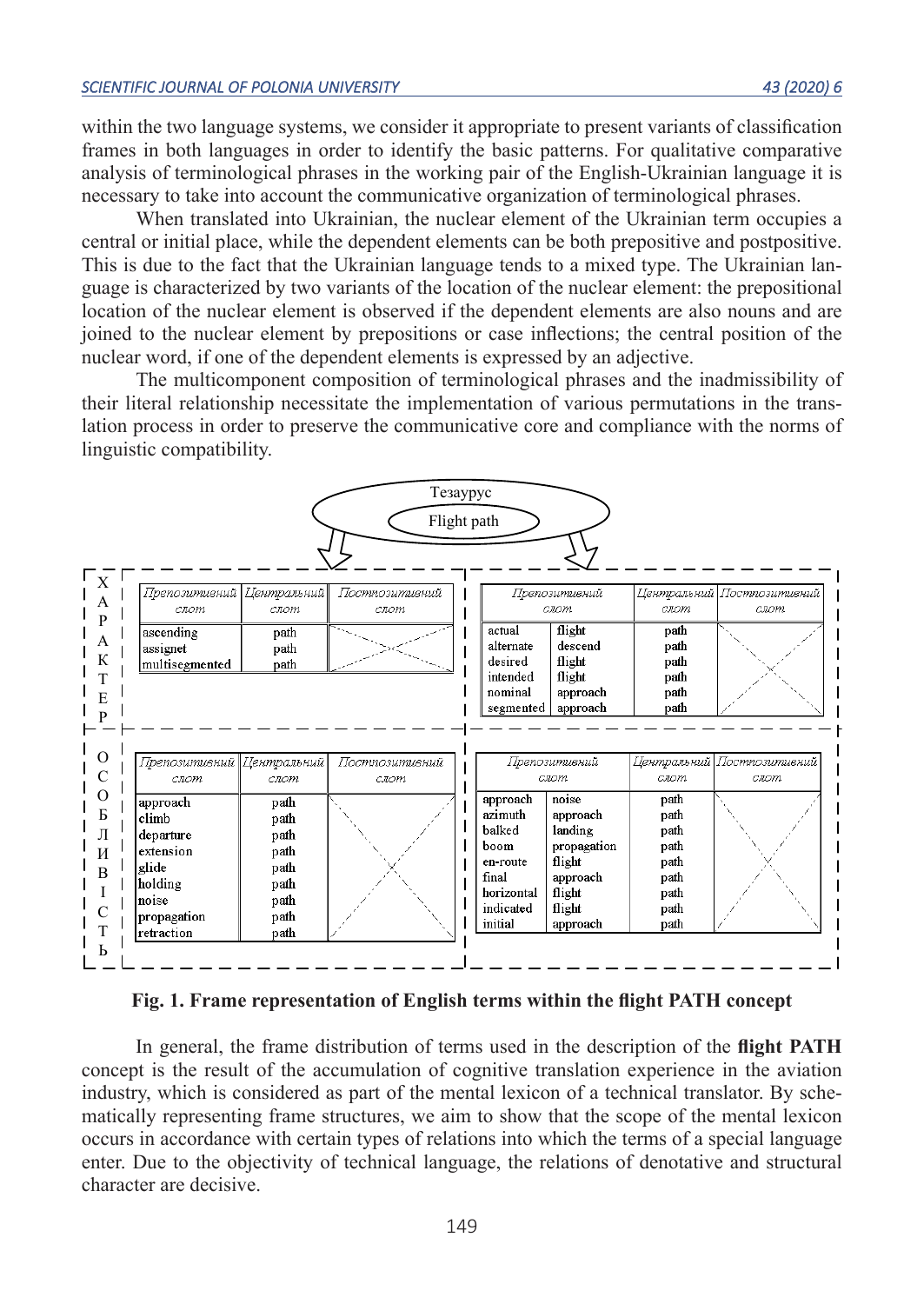In addition to intraframe, we should consider interframe relations, which include: the interaction between the classification and situational frames (background knowledge) belonging to the same thematic area; and the interaction between different classification frames, thematically related.

| Тезаурус<br>Траєкторія польоту)                |                                                                                                                                                     |                                                                                                                        |                                                                                                                                                                           |                                                                                                                                                    |                                                                                                                                                               |                                                                                                                                                                                      |
|------------------------------------------------|-----------------------------------------------------------------------------------------------------------------------------------------------------|------------------------------------------------------------------------------------------------------------------------|---------------------------------------------------------------------------------------------------------------------------------------------------------------------------|----------------------------------------------------------------------------------------------------------------------------------------------------|---------------------------------------------------------------------------------------------------------------------------------------------------------------|--------------------------------------------------------------------------------------------------------------------------------------------------------------------------------------|
| $\mathbf X$<br>А<br>P<br>А<br>К<br>T<br>E<br>P | Препозитивний<br>слот<br>внсхідна<br>задана<br>багатосегментна                                                                                      | Центральний<br>слот<br>траєкторія<br>траєкторія<br>***                                                                 | Постпозитивний слот<br>***<br>польоту<br>траєкторія                                                                                                                       | Препозитивний<br>слот<br>фактична<br>запасна<br>рекомендована<br>передбачувана<br>номінальна<br>сегментна                                          | Центральний<br>слот<br>траєкторія<br>траєкторія<br>траєкторія<br>траєкторія<br>траєкторія<br>траскторія                                                       | Постпозитивний слот<br>польоту<br>зниження<br>польоту<br>польоту<br>заходу на посадку<br>заходу на посадку                                                                           |
| О<br>С<br>O<br>Б<br>Л<br>И<br>B<br>T<br>Ь      | Препозитивний<br>слот<br>траєкторія<br>траєкторія<br>траєкторія<br>траєкторія<br>траєкторія<br>траєкторія<br>траєкторія<br>траєкторія<br>траєкторія | Центральний<br>слот<br>заходу<br>набору<br>початкового<br>pyxy<br>польоту<br>польоту<br>поширення<br>поширення<br>pyxy | Постпозитивний слот<br>на посадку<br>висоти<br>етапу набору висоти<br>під час випускання (шасі)<br>за глісадою<br>в зоні чекання<br>шуму<br>***<br>під час забирання шасі | Препозитивний<br>слот<br>траєкторія<br>траєкторія<br>траєкторія<br>траєкторія<br>траєкторія<br>траєкторія<br>траєкторія<br>приладова<br>траєкторія | Центральний<br>слот<br>поширення<br>заходу<br>перерваної<br>поширення<br>польоту<br>кінцевого<br>горизонтального<br>траєкторія<br>початкового<br>вирівнювання | Постпозитивний слот<br>шуму<br>на посадку за азимутом<br>посадки<br>звукового удару<br>по маршруту<br>етапу заходу на<br>посадку<br>польоту<br>польоту<br>етапу заходу на<br>посадку |

**Fig. 2. Frame representation of Ukrainian terms within the flight PATH concept**

The distribution of representation structures of the technical translator's knowledge into situational and classification frames is determined to some extent by the fact that terms possess two semantic aspects: ideal and visual. Ideally, technical terms contain visual images of objects of technology, their parts and technological processes. A clear example of technical terms are objects of technology, their parts and methods of manufacture *(Tatarinov, 2007: 301).* In this circumstance, the distribution of situational and classification frames is an important factor within the study area.

Regarding the situational frame, we believe that its content can be represented only in the form of distribution of visual information on a visual-thematic basis. A more detailed classification is unlikely, as this type of information is sought through associative connections that cannot be structured. Naturally, the memory of a technical translator contains a huge number of mental "pictures" that relate to a certain phenomenon of the surrounding reality. It is likely that this is where the process of finding translation matches in translation begins, as the translations analyzed relate mainly to the description of aviation concepts and the discussion of related issues. Therefore, when translating, an image of a technical model or various situations related to its functioning or a schematic representation involuntarily appears in the memory in the form of a drawing.

Thus, each of the vertex levels of the **flight PATH** frame gives an idea of the line described by the aircraft in space while moving.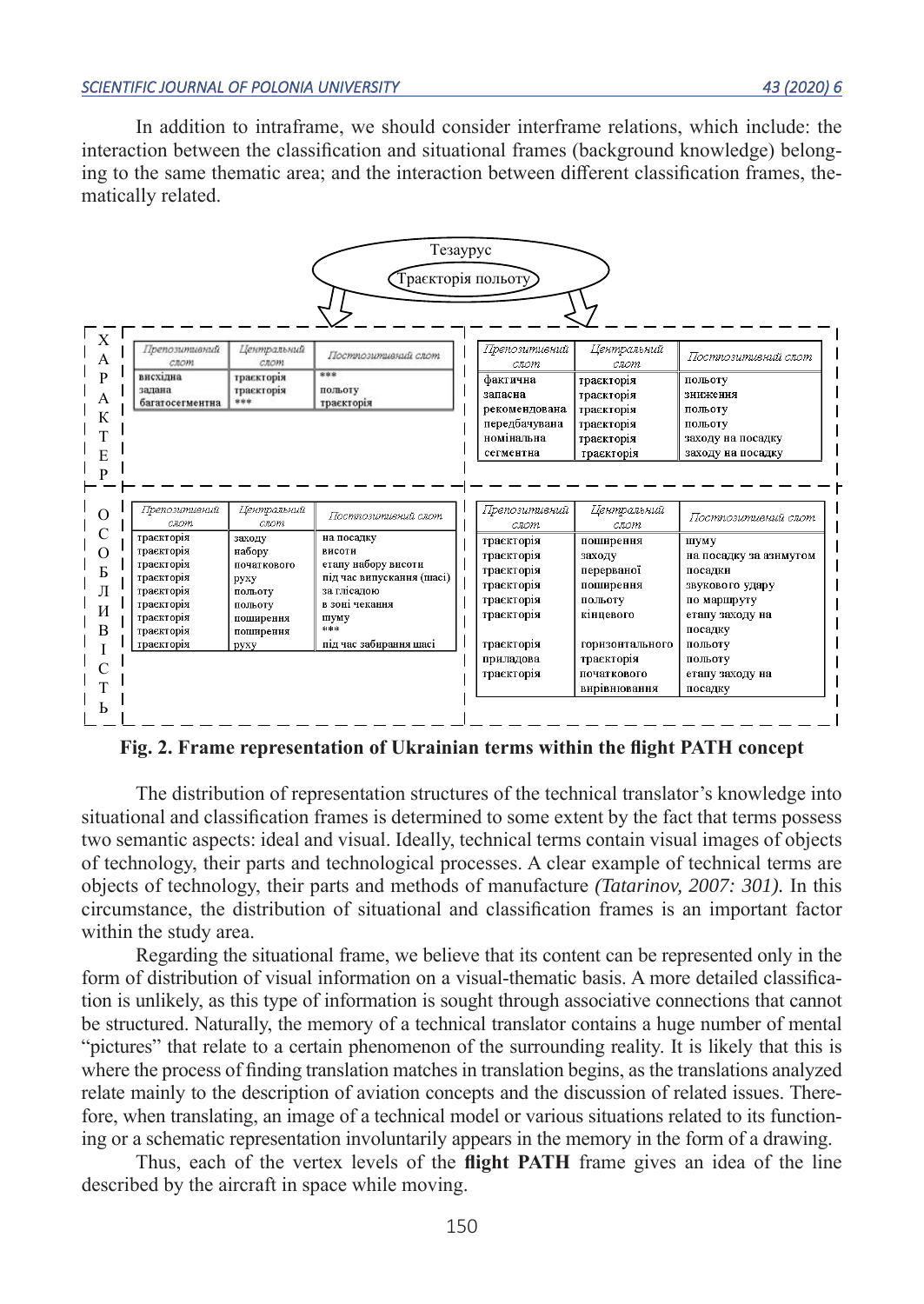

1) *takeoff run* – ділянка розбігу під час злітання; 2) *clearway* – смуга, вільна від перешкод; 3) *takeoff segment* – ділянка взлітання; 4) *climb segment* – ділянка набирання висоти; 5) *flight level* – ешелон польоту; 6) *cruising segment* – ділянка крейсерського польоту; 7) *descent segment* – ділянка зниження; 8) *approach segment* – ділянка заходження на посадку; 9) *landing distance* – посадкова дистанція; 10) *distance to go* – дистанція до посадки; 11) *flight distance* – дистанція польоту; 12) *flight altitude* – висота польоту; 13) *aircraft fix* – місцеперебування повітряного судна (відносно землі); 14) *flight profile* – профіль польоту; 15*) passed flight distance* – пройдена частина шляху польоту.

### **Fig. 3. Flight path of the aircraft**

Examples of the second type of interframe relationship are the correlation of frames such as "Flight speed", "Flight time", "Flight mode", "Flight profile" and "Flight altitude".

The relationship between the frames mentioned above is the match of some terminal nodes, which expands the boundaries of understanding of certain phenomena and can cause confusion or "misunderstanding" due to the shift of concepts.

#### **3. Conclusions**

It is worth noting that the frame distribution of the terminological system in the translator's mental lexicon represents individual fragments of the general scientific picture and allows to mentally structure a separate aviation field of knowledge. As an example, we have chosen one of the fragments that belong to the flight of the aircraft, and present the classification frames that structure the terminological units of this field of knowledge. A translator "enters" the frame through the naming unit/lexical unit or a collocation that is fixed in their mind. The nuclear position of the frame is occupied by a block sign, which contains the nuclear meaning, which is directly related to the imaginary situation. Terminal nodes/slots provide an opportunity to fill them with less vivid terminological phrases, the specification of which requires an assessment of a particular situation.